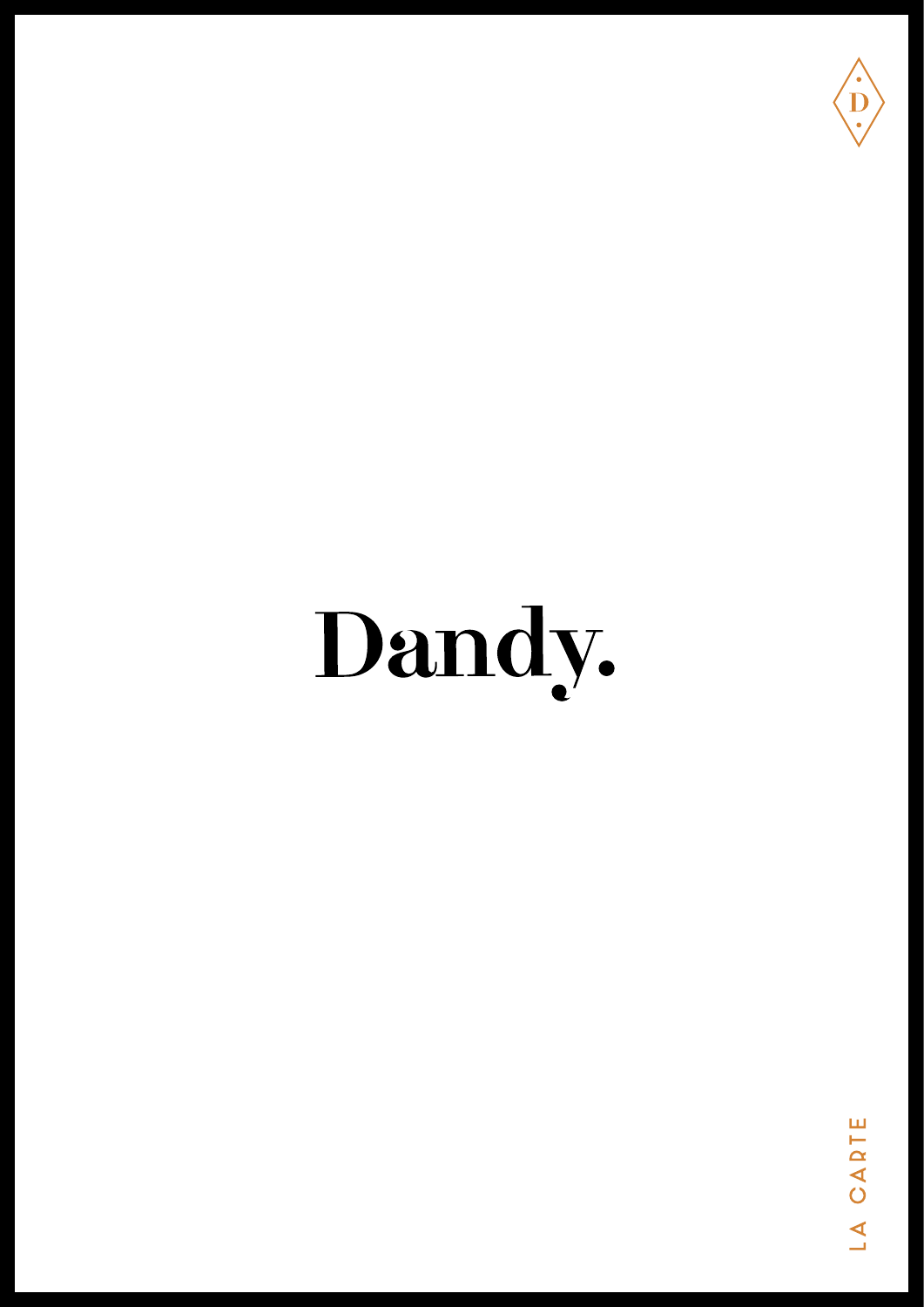

#### Cafés Costadoro BIO Bières pressions

| CAFÉ/ DÉCAFÉINÉ  2,60€ |  |
|------------------------|--|
| CAFÉ AMÉRICAIN  3,00€  |  |
|                        |  |
| CAFÉ NOISETTE  2,60€   |  |
|                        |  |
|                        |  |

#### 100% Pur jus BIO Meneau 25cl

| JUS DE POMME CLAIR  6,50€ |  |
|---------------------------|--|
| NECTAR D'ABRICOT 6,50€    |  |
| JUS D'ORANGE  6,50€       |  |

#### JUS DE FRUITS PRESSÉS 15cl \_

| PAMPLEMOUSSE  8.00€ |  |
|---------------------|--|

#### BIÈRES BOUTEILLES

Jandy.

| GROSSE BERTHA (BLANCHE)  6,00€                   |  |
|--------------------------------------------------|--|
| JUNGLE JOY<br>(MANGO & PASSION FRUIT ALE)  6,00€ |  |

#### Vins & Bulles au verre

|                           | <b>25CL 50CL</b> |
|---------------------------|------------------|
| WUNDER LAGER  4.50€ 8.00€ |                  |
| DELTA IPA  5,50€ 9,00€    |                  |

#### Sodas, Eaux

| <b>CASTALIE EAU</b>               |  |
|-----------------------------------|--|
| MICRO FILTRÉE 50CL  1,90€         |  |
|                                   |  |
|                                   |  |
| COCA COLA                         |  |
| SANS SUCRES 33CL  5,00€           |  |
| VITTEL ……………………………………… 5,00€      |  |
| <b>LIMONADE</b>                   |  |
| DÉLICIEUSE NATURE 25CL  5,00€     |  |
| LA FRENCH TONIC 25CL  5,50€       |  |
| LA FRENCH GINGER BEER 25CL  5,50€ |  |
| LIPTON ICED TEA PÊCHE 25CL  5,00€ |  |
| RED BULL 25CL  6,00€              |  |
| SUPPLÉMENT SIROP  1,00€           |  |
|                                   |  |

#### Thés, infusions, CHOCOLAT

| THÉ VERT MENTHE BIO  5,50€   |  |
|------------------------------|--|
| ROOIBOS AGRUMES BIO  5,50€   |  |
| ENGLISH BREAKFAST BIO  5,50€ |  |
|                              |  |
| CHOCOLAT CHAUD  5,50€        |  |

| AOC CÔTES DU RHÔNE - LES CAPRICES D'ANTOINE, MAISON OGER 12CL  6,00€           |  |
|--------------------------------------------------------------------------------|--|
| IGP PAYS D'OC - CUVÉE SECRÈTE CHARDONNAY, PAUL MAS (SANS SULFITES) 12CL  6,00€ |  |
|                                                                                |  |
|                                                                                |  |
|                                                                                |  |

## LA CARTE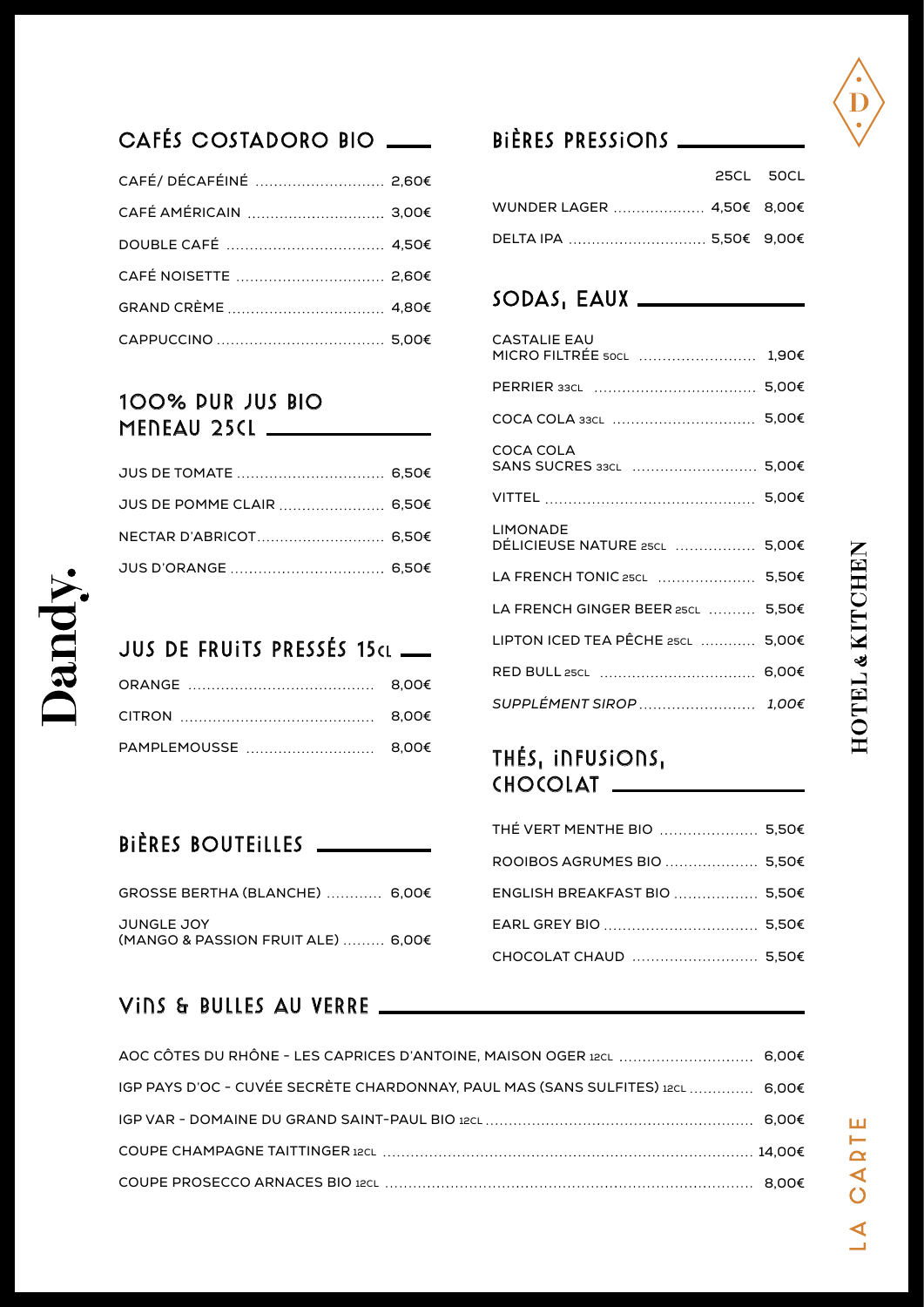

### VINS & PÉTILLaNTS

#### VINS ROUGES

| AOC CÔTES DU RHÔNE - LES CAPRICES D'ANTOINE, MAISON OGER  24,00€ |  |
|------------------------------------------------------------------|--|
|                                                                  |  |
|                                                                  |  |
|                                                                  |  |
|                                                                  |  |

#### VINS BLaNCS

Dandy.

| IGP PAYS D'OC - CUVÉE SECRÈTE CHARDONNAY, PAUL MAS (SANS SULFITES)  24,00€ |  |
|----------------------------------------------------------------------------|--|
|                                                                            |  |
|                                                                            |  |
|                                                                            |  |
|                                                                            |  |

#### VINS ROSÉS

#### LES BULLES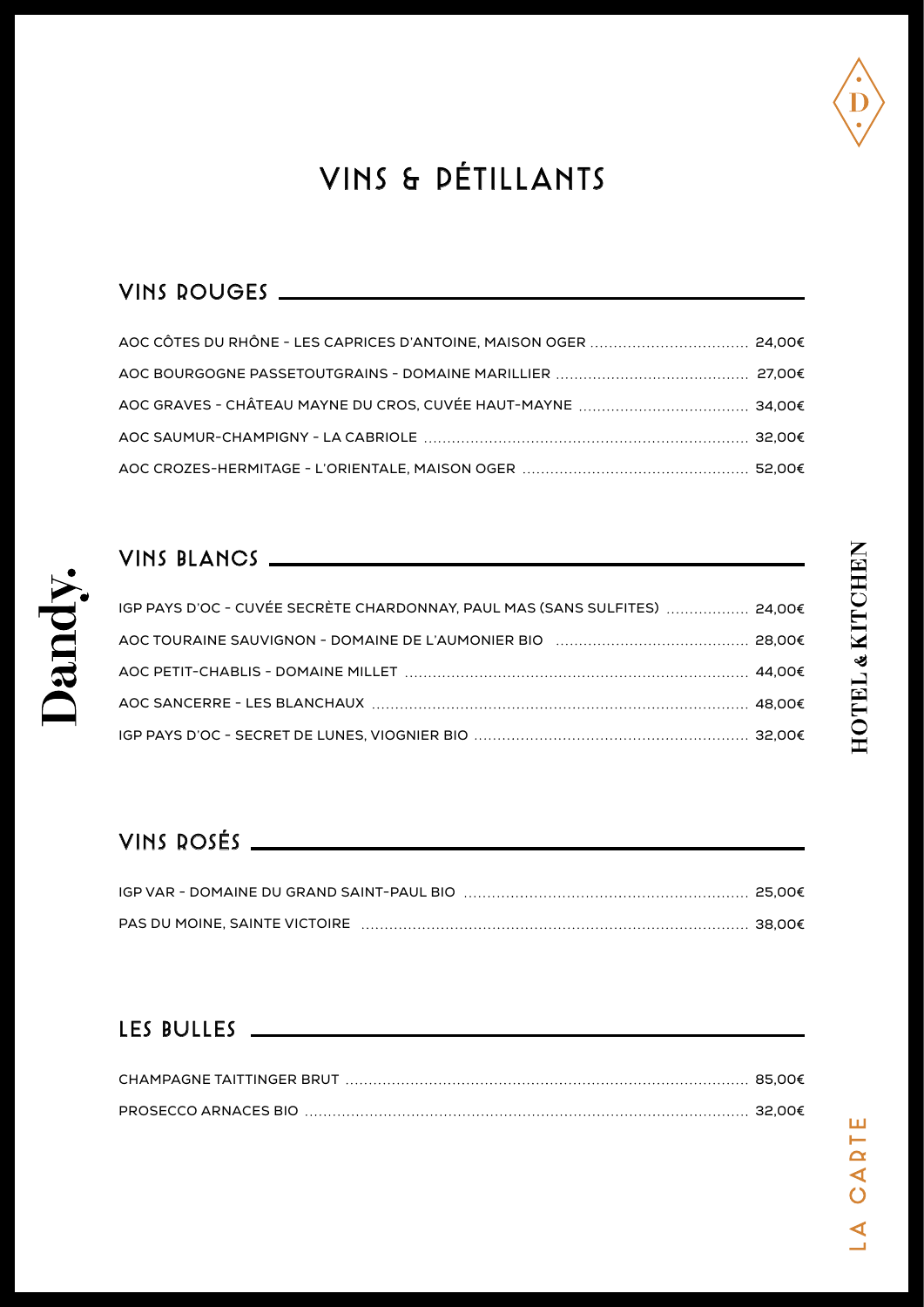#### GINS 4CL\_

| THE BOTANIST  11,00€ |  |
|----------------------|--|
|                      |  |

#### RHUMS & CaCHaCa 4cl

| HAVANA CLUB 3 ANS                              | 8.00€ |
|------------------------------------------------|-------|
| HAVANA AÑEJO  10,00€                           |       |
| HAVANA CLUB 7 ANS  10.00€                      |       |
| <b>TROIS RIVIÈRES</b>                          |       |
| <b>RHUM VIEUX</b><br>SECHA DE LA SILVA  14,00€ |       |
| ZACAPA 23 ANOS  16,00€                         |       |
| CACHACA JANEIRO                                | 8.00€ |
|                                                |       |

#### TEQUILaS & MEZCaLS 4cl

| TÉQUILA ALTOS BLANCO  8,00€   |  |
|-------------------------------|--|
| TÉQUILA MILAGRO SILVER  9,00€ |  |
| MEZCAL BRUXO N°1  10,00€      |  |

VODKAS 4CL.

vbure

#### WHISKIES 4CL.

| CLAN CAMPBELL  8,00€            |  |
|---------------------------------|--|
|                                 |  |
|                                 |  |
|                                 |  |
|                                 |  |
| BELLEVOYE BLEU 12,00€           |  |
| NIKKA FROM BARREL  16,00€       |  |
| JACK DANIEL'S (WHISKEY)  10.00€ |  |
| FOUR ROSES (BOURBON)  8,00€     |  |

#### MARTINI BLANC, ROUGE, ROSÉ 5 $c$ L .................. 6,00€ CAMPARI 5CL ....................... 6,00€ LILLET BLANC, ROUGE, ROSÉ 5c∟ ………………………… 6,00€ APĖROL 5c∟ …………………… 6,00€ PORTO 5cL ............................ 6,00€ SUZE 5CL 6,00€ RICARD 3CL .............................. 6,00€ KIR CASSIS, MÛRE 12CL 6,00€

| GET 27 …………………………… 8,00€ |
|--------------------------|
| BAILEY'S  8,00€          |
| COINTREAU  8,00€         |
| SAINT GERMAIN  8,00€     |
| LIMONCELLO  8,00€        |
| KAHLUA ………………………… 8,00€  |
|                          |

#### DiGESTIFS

LIQUEURS 4 CL

**IQUEURS 4 CL** 

**ADÉDITIFS** 

CARTE

 $\overline{A}$